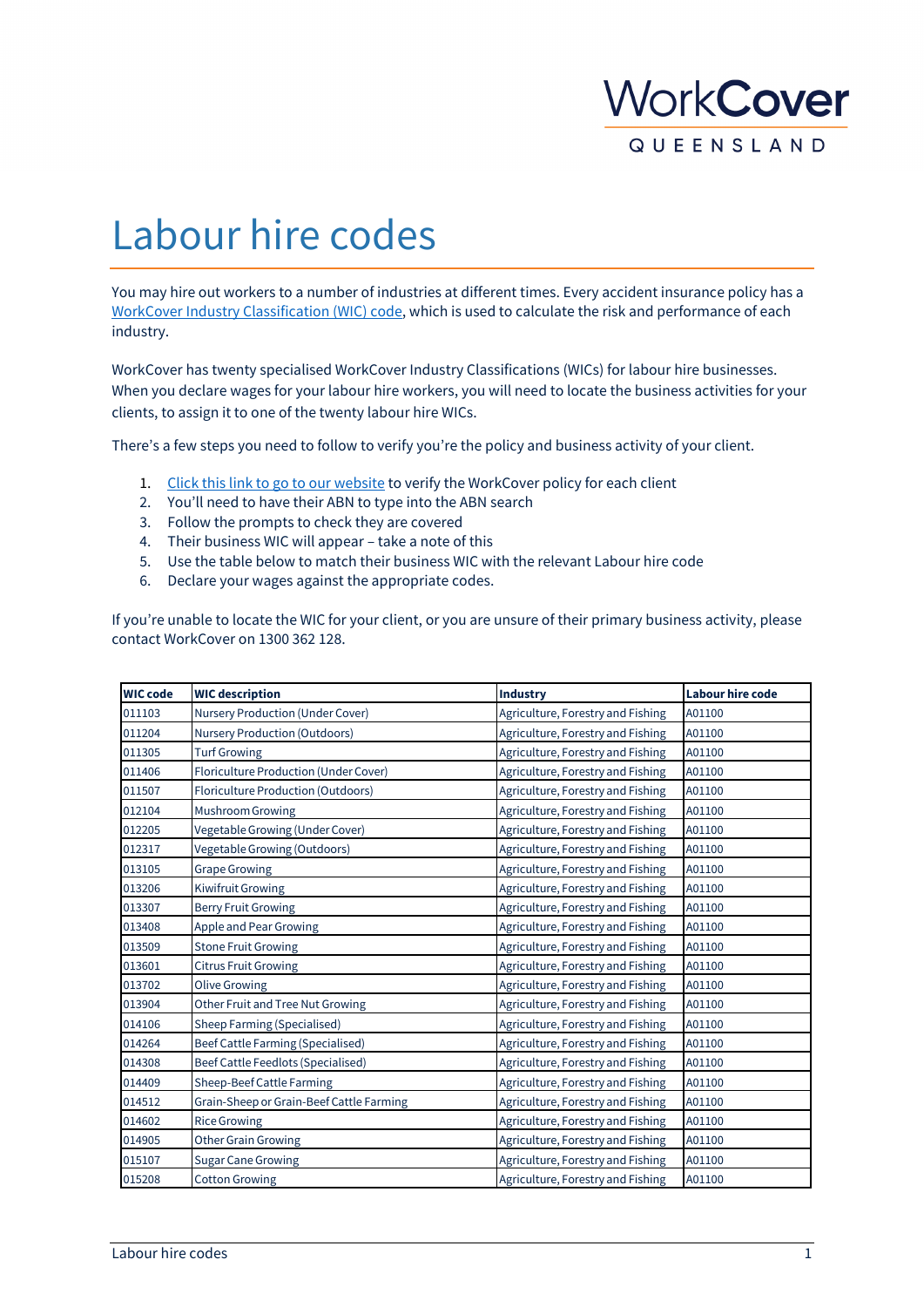| 015917 | Other Crop Growing n.e.c.                      | Agriculture, Forestry and Fishing | A01100 |
|--------|------------------------------------------------|-----------------------------------|--------|
| 016007 | Dairy Cattle Farming                           | Agriculture, Forestry and Fishing | A01100 |
| 017109 | Poultry Farming (Meat)                         | Agriculture, Forestry and Fishing | A01100 |
| 017201 | Poultry Farming (Eggs)                         | Agriculture, Forestry and Fishing | A01100 |
| 018009 | Deer Farming                                   | Agriculture, Forestry and Fishing | A01100 |
| 019113 | <b>Horse Farming</b>                           | Agriculture, Forestry and Fishing | A01100 |
| 019203 | <b>Pig Farming</b>                             | Agriculture, Forestry and Fishing | A01100 |
| 019304 | Beekeeping                                     | Agriculture, Forestry and Fishing | A01100 |
| 019912 | Other Livestock Farming n.e.c.                 | Agriculture, Forestry and Fishing | A01100 |
| 019923 | <b>Goat Farming</b>                            | Agriculture, Forestry and Fishing | A01100 |
| 020103 | Offshore Longline and Rack Aquaculture         | Agriculture, Forestry and Fishing | A01100 |
| 020204 | Offshore Caged Aquaculture                     | Agriculture, Forestry and Fishing | A01100 |
| 020305 | Onshore Aquaculture                            | Agriculture, Forestry and Fishing | A01100 |
| 030115 | Forestry                                       | Agriculture, Forestry and Fishing | A01100 |
| 030216 | Logging                                        | Agriculture, Forestry and Fishing | A01100 |
| 041117 | Rock Lobster and Crab Potting                  | Agriculture, Forestry and Fishing | A01100 |
| 041207 | <b>Prawn Fishing</b>                           | Agriculture, Forestry and Fishing | A01100 |
| 041319 | Line Fishing                                   | Agriculture, Forestry and Fishing | A01100 |
| 041409 | Fish Trawling, Seining and Netting             | Agriculture, Forestry and Fishing | A01100 |
| 041916 | <b>Other Fishing</b>                           | Agriculture, Forestry and Fishing | A01100 |
| 042006 | <b>Hunting and Trapping</b>                    | Agriculture, Forestry and Fishing | A01100 |
| 051017 | <b>Forestry Support Services</b>               | Agriculture, Forestry and Fishing | A01100 |
| 052108 | <b>Cotton Ginning</b>                          | Agriculture, Forestry and Fishing | A01100 |
| 052209 | <b>Shearing Services</b>                       | Agriculture, Forestry and Fishing | A01100 |
| 052918 | Other Agriculture and Fishing Support Services | Agriculture, Forestry and Fishing | A01100 |
| 052929 | <b>Aerial Agricultural Services</b>            | Agriculture, Forestry and Fishing | A01100 |
| 060063 | Coal Mining Underground                        | Mining                            | B06000 |
| 060074 | Coal Mining Open Cut                           | Mining                            | B06000 |
| 070007 | Oil and Gas Extraction                         | Mining                            | B06000 |
| 080122 | Iron Ore Mining Underground                    | Mining                            | B06000 |
| 080133 | Iron Ore Open Cut                              | Mining                            | B06000 |
| 080223 | Bauxite Mining Underground                     | Mining                            | B06000 |
| 080234 | <b>Bauxite Mining Open Cut</b>                 | Mining                            | B06000 |
| 080324 | Copper Ore Mining Underground                  | Mining                            | B06000 |
| 080335 | Copper Ore Mining Open Cut                     | Mining                            | B06000 |
| 080425 | Gold Ore Mining Underground                    | Mining                            | B06000 |
| 080436 | Gold Ore Mining Open Cut                       | Mining                            | B06000 |
| 080504 | <b>Mineral Sand Mining</b>                     | Mining                            | B06000 |
| 080627 | Nickel Ore Mining Underground                  | Mining                            | B06000 |
| 080638 | Nickel Ore Mining Open Cut                     | Mining                            | B06000 |
| 080728 | Silver-Lead-Zinc Ore Mining Underground        | Mining                            | B06000 |
| 080739 | Silver-Lead-Zinc Ore Mining Open Cut           | Mining                            | B06000 |
| 080921 | Metal Ore Mining n.e.c. Underground            | Mining                            | B06000 |
| 080932 | Metal Ore Mining n.e.c. Open Cut               | Mining                            | B06000 |
| 091102 | <b>Gravel and Sand Quarrying</b>               | Mining                            | B06000 |
| 091901 | Other Construction Material Mining             | Mining                            | B06000 |
| 099022 | Other Mining Underground                       | Mining                            | B06000 |
| 099033 | Other Mining Open Cut                          | Mining                            | B06000 |
| 101125 | Petroleum Exploration (Own Account)            | Mining                            | B06000 |
| 101136 | <b>Petroleum Exploration Services</b>          | Mining                            | B06000 |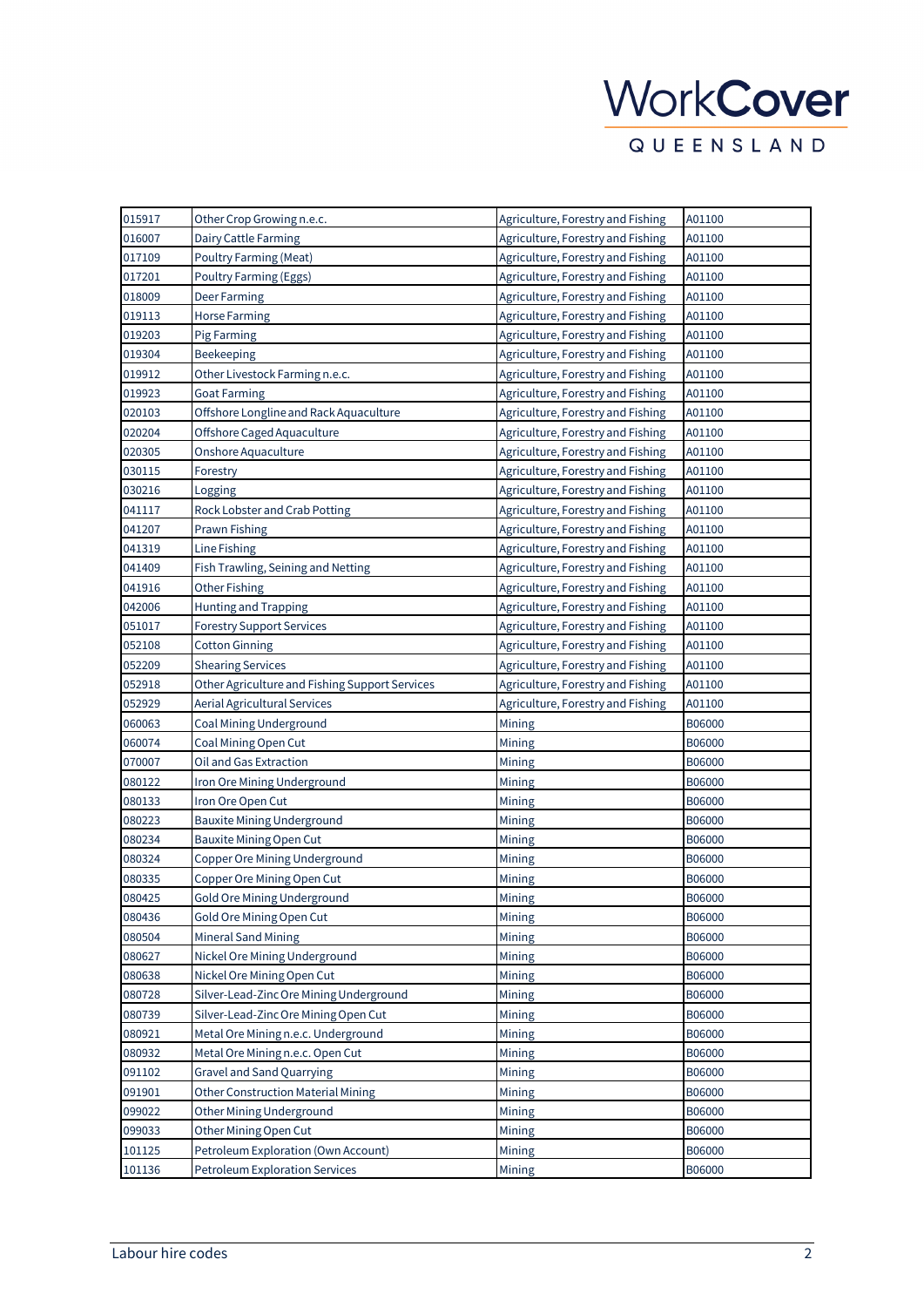| 101226 | Mineral Exploration (Own Account)                         | Mining        | B06000             |
|--------|-----------------------------------------------------------|---------------|--------------------|
| 101237 | <b>Mineral Exploration Services</b>                       | Mining        | B06000             |
| 109023 | <b>Other Mining Support Services</b>                      | Mining        | B06000             |
| 109034 | Drilling and Boring Support Services                      | Mining        | B06000             |
| 111104 | <b>Meat Processing</b>                                    | Manufacturing | C11000             |
| 111205 | <b>Poultry Processing</b>                                 | Manufacturing | C11000             |
| 111317 | Cured Meat and Smallgoods Manufacturing                   | Manufacturing | C11000             |
| 112015 | <b>Seafood Processing</b>                                 | Manufacturing | C11000             |
| 113106 | Milk and Cream Processing                                 | Manufacturing | C11000             |
| 113207 | Ice Cream Manufacturing                                   | Manufacturing | C11000             |
| 113319 | Cheese and Other Dairy Product Manufacturing              | Manufacturing | C11000             |
| 114006 | Fruit and Vegetable Processing                            | Manufacturing | C11000             |
| 115007 | Oil and Fat Manufacturing                                 | Manufacturing | C11000             |
| 116111 | <b>Grain Mill Product Manufacturing</b>                   | Manufacturing | C11000             |
| 116201 | Cereal, Pasta and Baking Mix Manufacturing                | Manufacturing | C11000             |
| 117101 | Bread Manufacturing (Factory based)                       | Manufacturing | C11000             |
| 117213 | Cake and Pastry Manufacturing (Factory based)             | Manufacturing | C11000             |
| 117303 | Biscuit Manufacturing (Factory based)                     | Manufacturing | C11000             |
| 117404 | Bakery Product Manufacturing (Non-factory based)          | Manufacturing | C11000             |
| 118113 | <b>Sugar Manufacturing</b>                                | Manufacturing | C11000             |
| 118203 | <b>Confectionery Manufacturing</b>                        | Manufacturing | C11000             |
| 119103 | Potato, Corn and Other Crisp Manufacturing                | Manufacturing | C11000             |
| 119204 | Prepared Animal and Bird Feed Manufacturing               | Manufacturing | C11000             |
| 119913 | Other Food Product Manufacturing n.e.c.                   | Manufacturing | C11000             |
| 121116 | Soft Drink, Cordial and Syrup Manufacturing               | Manufacturing | C11000             |
| 121206 | Beer Manufacturing                                        | Manufacturing | C11000             |
| 121307 | Spirit Manufacturing                                      | Manufacturing | C11000             |
| 121408 | Wine and Other Alcoholic Beverage Manufacturing           | Manufacturing | C11000             |
| 122005 | Cigarette and Tobacco Product Manufacturing               | Manufacturing | C11000             |
| 131106 | <b>Wool Scouring</b>                                      | Manufacturing | C <sub>11000</sub> |
| 131218 | Natural Textile Manufacturing                             | Manufacturing | C11000             |
| 131308 | Synthetic Textile Manufacturing                           | Manufacturing | C11000             |
| 132017 | Leather Tanning, Fur Dressing and Leather Product         | Manufacturing | C11000             |
| 132028 | Leather Tanning and Fur Dressing                          | Manufacturing | C11000             |
| 132039 | Leather and Leather Substitute Product Manufacturing      | Manufacturing | C11000             |
| 133108 | <b>Textile Floor Covering Manufacturing</b>               | Manufacturing | C11000             |
| 133209 | Rope, Cordage and Twine Manufacturing                     | Manufacturing | C11000             |
| 133312 | Cut and Sewn Textile Product Manufacturing                | Manufacturing | C11000             |
| 133413 | Textile Finishing and Other Textile Product Manufacturing | Manufacturing | C11000             |
| 134019 | Knitted Product Manufacturing                             | Manufacturing | C11000             |
| 134043 | Knitting Mill Product Manufacturing n.e.c.                | Manufacturing | C11000             |
| 135112 | <b>Clothing Manufacturing</b>                             | Manufacturing | C11000             |
| 135202 | <b>Footwear Manufacturing</b>                             | Manufacturing | C11000             |
| 141107 | Log Sawmilling                                            | Manufacturing | C11000             |
| 141219 | <b>Wood Chipping</b>                                      | Manufacturing | C11000             |
| 141311 | <b>Timber Resawing and Dressing</b>                       | Manufacturing | C11000             |
| 149106 | Prefabricated Wooden Building Manufacturing               | Manufacturing | C11000             |
| 149207 | Wooden Structural Fitting and Component Manufacturing     | Manufacturing | C11000             |
| 149308 | Veneer and Plywood Manufacturing                          | Manufacturing | C11000             |
| 149409 | Reconstituted Wood Product Manufacturing                  | Manufacturing | C11000             |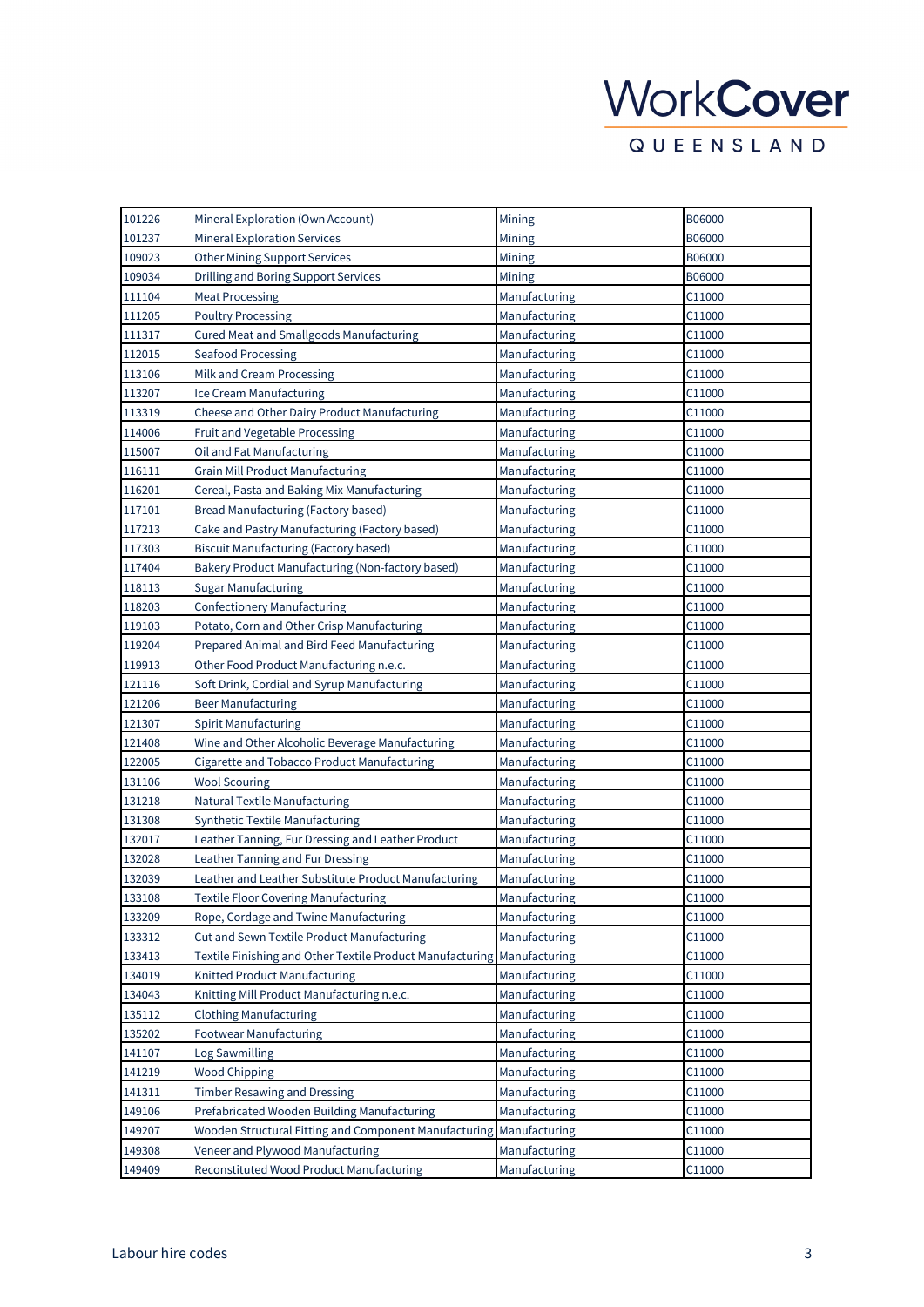| 149905 | Other Wood Product Manufacturing n.e.c.             | Manufacturing | C11000 |
|--------|-----------------------------------------------------|---------------|--------|
| 151007 | Pulp, Paper and Paperboard Manufacturing            | Manufacturing | C11000 |
| 152111 | Corrugated Paperboard and Paperboard Container      | Manufacturing | C11000 |
| 152201 | Paper Bag Manufacturing                             | Manufacturing | C11000 |
| 152302 | Paper Stationery Manufacturing                      | Manufacturing | C11000 |
| 152403 | Sanitary Paper Product Manufacturing                | Manufacturing | C11000 |
| 152919 | Other Converted Paper Product Manufacturing         | Manufacturing | C11000 |
| 161111 | Printing                                            | Manufacturing | C11000 |
| 161201 | <b>Printing Support Services</b>                    | Manufacturing | C11000 |
| 162009 | Reproduction of Recorded Media                      | Manufacturing | C11000 |
| 170109 | Petroleum Refining and Petroleum Fuel Manufacturing | Manufacturing | C11000 |
| 170919 | Other Petroleum and Coal Product Manufacturing      | Manufacturing | C11000 |
| 181102 | <b>Industrial Gas Manufacturing</b>                 | Manufacturing | C11000 |
| 181214 | <b>Basic Organic Chemical Manufacturing</b>         | Manufacturing | C11000 |
| 181304 | Basic Inorganic Chemical Manufacturing              | Manufacturing | C11000 |
| 182103 | Synthetic Resin and Synthetic Rubber Manufacturing  | Manufacturing | C11000 |
| 182913 | <b>Other Basic Polymer Manufacturing</b>            | Manufacturing | C11000 |
| 183104 | <b>Fertiliser Manufacturing</b>                     | Manufacturing | C11000 |
| 183205 | Pesticide Manufacturing                             | Manufacturing | C11000 |
| 184105 | Human Pharmaceutical and Medicinal Product          | Manufacturing | C11000 |
| 184206 | Veterinary Pharmaceutical and Medicinal Product     | Manufacturing | C11000 |
| 185117 | <b>Cleaning Compound Manufacturing</b>              | Manufacturing | C11000 |
| 185218 | Cosmetic and Toiletry Preparation Manufacturing     | Manufacturing | C11000 |
| 189101 | Photographic Chemical Product Manufacturing         | Manufacturing | C11000 |
| 189213 | <b>Explosives Manufacturing</b>                     | Manufacturing | C11000 |
| 189909 | Other Basic Chemical Product Manufacturing n.e.c.   | Manufacturing | C11000 |
| 191103 | Polymer Film and Sheet Packaging Material           | Manufacturing | C11000 |
| 191215 | Rigid and Semi-Rigid Polymer Product Manufacturing  | Manufacturing | C11000 |
| 191305 | Polymer Foam Product Manufacturing                  | Manufacturing | C11000 |
| 191406 | <b>Tyre Manufacturing</b>                           | Manufacturing | C11000 |
| 191507 | <b>Adhesive Manufacturing</b>                       | Manufacturing | C11000 |
| 191619 | Paint and Coatings Manufacturing                    | Manufacturing | C11000 |
| 191913 | Other Polymer Product Manufacturing                 | Manufacturing | C11000 |
| 192003 | Natural Rubber Product Manufacturing                | Manufacturing | C11000 |
| 201003 | Glass and Glass Product Manufacturing               | Manufacturing | C11000 |
| 202105 | Clay Brick Manufacturing                            | Manufacturing | C11000 |
| 202915 | <b>Other Ceramic Product Manufacturing</b>          | Manufacturing | C11000 |
| 203106 | <b>Cement and Lime Manufacturing</b>                | Manufacturing | C11000 |
| 203207 | <b>Plaster Product Manufacturing</b>                | Manufacturing | C11000 |
| 203319 | Ready-Mixed Concrete Manufacturing                  | Manufacturing | C11000 |
| 203411 | Concrete Product Manufacturing                      | Manufacturing | C11000 |
| 209013 | Other Non-Metallic Mineral Product Manufacturing    | Manufacturing | C11000 |
| 211004 | Iron Smelting and Steel Manufacturing               | Manufacturing | C11000 |
| 212117 | Iron and Steel Casting                              | Manufacturing | C11000 |
| 212218 | Steel Pipe and Tube Manufacturing                   | Manufacturing | C11000 |
| 213107 | Alumina Production                                  | Manufacturing | C11000 |
| 213219 | <b>Aluminium Smelting</b>                           | Manufacturing | C11000 |
| 213309 | Copper, Silver, Lead and Zinc Smelting and Refining | Manufacturing | C11000 |
| 213906 | Other Basic Non-Ferrous Metal Manufacturing         | Manufacturing | C11000 |
| 214108 | Non-Ferrous Metal Casting                           | Manufacturing | C11000 |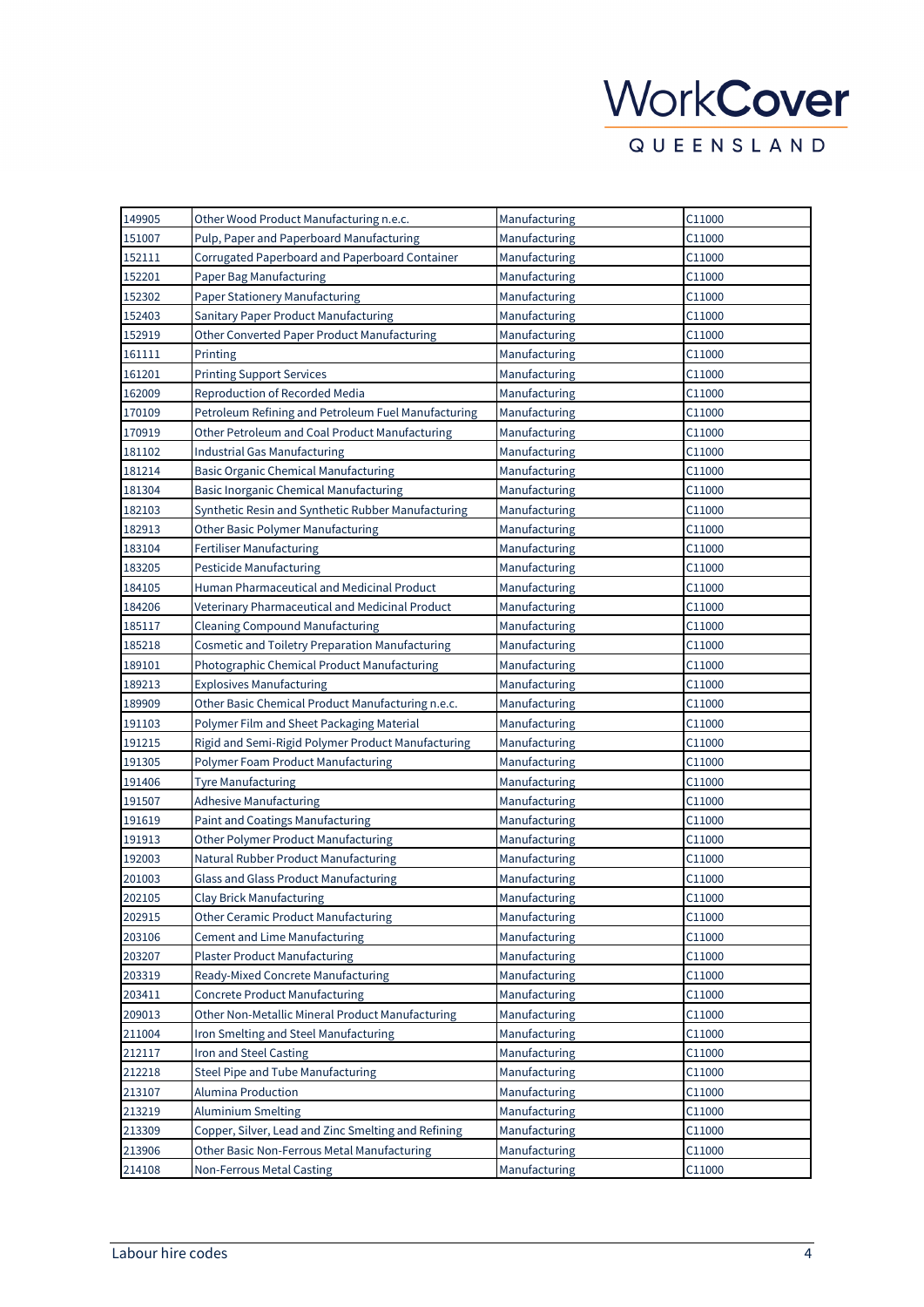| 214209 | Aluminium Rolling, Drawing, Extruding                   | Manufacturing | C11000             |
|--------|---------------------------------------------------------|---------------|--------------------|
| 214907 | Other Basic Non-Ferrous Metal Product Manufacturing     | Manufacturing | C11000             |
| 221016 | Iron and Steel Forging                                  | Manufacturing | C11000             |
| 222107 | <b>Structural Steel Fabricating</b>                     | Manufacturing | C11000             |
| 222219 | Prefabricated Metal Building Manufacturing              | Manufacturing | C11000             |
| 222311 | Architectural Aluminium Product Manufacturing           | Manufacturing | C11000             |
| 222412 | Metal Roof and Guttering Manufacturing (except          | Manufacturing | C11000             |
| 222917 | Other Structural Metal Product Manufacturing            | Manufacturing | C11000             |
| 223119 | Boiler, Tank and Other Heavy Gauge Metal Container      | Manufacturing | C11000             |
| 223918 | <b>Other Metal Container Manufacturing</b>              | Manufacturing | C11000             |
| 224019 | Sheet Metal Product Manufacturing (except Metal         | Manufacturing | C11000             |
| 229105 | Spring and Wire Product Manufacturing                   | Manufacturing | C11000             |
| 229206 | Nut, Bolt, Screw and Rivet Manufacturing                | Manufacturing | C11000             |
| 229307 | Metal Coating and Finishing                             | Manufacturing | C11000             |
| 229915 | Other Fabricated Metal Product Manufacturing n.e.c.     | Manufacturing | C11000             |
| 231118 | Motor Vehicle Manufacturing                             | Manufacturing | C11000             |
| 231219 | Motor Vehicle Body and Trailer Manufacturing            | Manufacturing | C11000             |
| 231309 | <b>Automotive Electrical Component Manufacturing</b>    | Manufacturing | C11000             |
| 231917 | Other Motor Vehicle Parts Manufacturing                 | Manufacturing | C11000             |
| 239117 | Shipbuilding and Repair Services                        | Manufacturing | C11000             |
| 239218 | <b>Boatbuilding and Repair Services</b>                 | Manufacturing | C11000             |
| 239308 | Railway Rolling Stock Manufacturing and Repair Services | Manufacturing | C11000             |
| 239409 | Aircraft Manufacturing and Repair Services              | Manufacturing | C11000             |
| 239905 | Other Transport Equipment Manufacturing n.e.c.          | Manufacturing | C11000             |
| 241108 | Photographic, Optical and Ophthalmic Equipment          | Manufacturing | C11000             |
| 241211 | Medical and Surgical Equipment Manufacturing            | Manufacturing | C11000             |
| 241918 | Other Professional and Scientific Equipment             | Manufacturing | C11000             |
| 242109 | Computer and Electronic Office Equipment Manufacturing  | Manufacturing | C11000             |
| 242212 | Communications Equipment Manufacturing                  | Manufacturing | C11000             |
| 242908 | Other Electronic Equipment Manufacturing                | Manufacturing | C11000             |
| 243101 | Electric Cable and Wire Manufacturing                   | Manufacturing | C11000             |
| 243202 | Electric Lighting Equipment Manufacturing               | Manufacturing | C11000             |
| 243911 | Other Electrical Equipment Manufacturing                | Manufacturing | C11000             |
| 244113 | Whiteware Appliance Manufacturing                       | Manufacturing | C11000             |
| 244901 | Other Domestic Appliance Manufacturing                  | Manufacturing | C <sub>11000</sub> |
| 245114 | Pump and Compressor Manufacturing                       | Manufacturing | C11000             |
| 245215 | Fixed Space Heating, Cooling and Ventilation Equipment  | Manufacturing | C11000             |
| 246104 | Agricultural Machinery and Equipment Manufacturing      | Manufacturing | C11000             |
| 246216 | Mining and Construction Machinery Manufacturing         | Manufacturing | C11000             |
| 246306 | Machine Tool and Parts Manufacturing                    | Manufacturing | C11000             |
| 246914 | Other Specialised Machinery and Equipment               | Manufacturing | C11000             |
| 249107 | Lifting and Material Handling Equipment Manufacturing   | Manufacturing | C11000             |
| 249917 | Other Machinery and Equipment Manufacturing n.e.c.      | Manufacturing | C11000             |
| 251109 | Wooden Furniture and Upholstered Seat Manufacturing     | Manufacturing | C11000             |
| 251212 | <b>Metal Furniture Manufacturing</b>                    | Manufacturing | C11000             |
| 251313 | <b>Mattress Manufacturing</b>                           | Manufacturing | C11000             |
| 251908 | Other Furniture Manufacturing                           | Manufacturing | C11000             |
| 259108 | Jewellery and Silverware Manufacturing                  | Manufacturing | C11000             |
| 259209 | Toy, Sporting and Recreational Product Manufacturing    | Manufacturing | C11000             |
| 259918 | Other Manufacturing n.e.c.                              | Manufacturing | C11000             |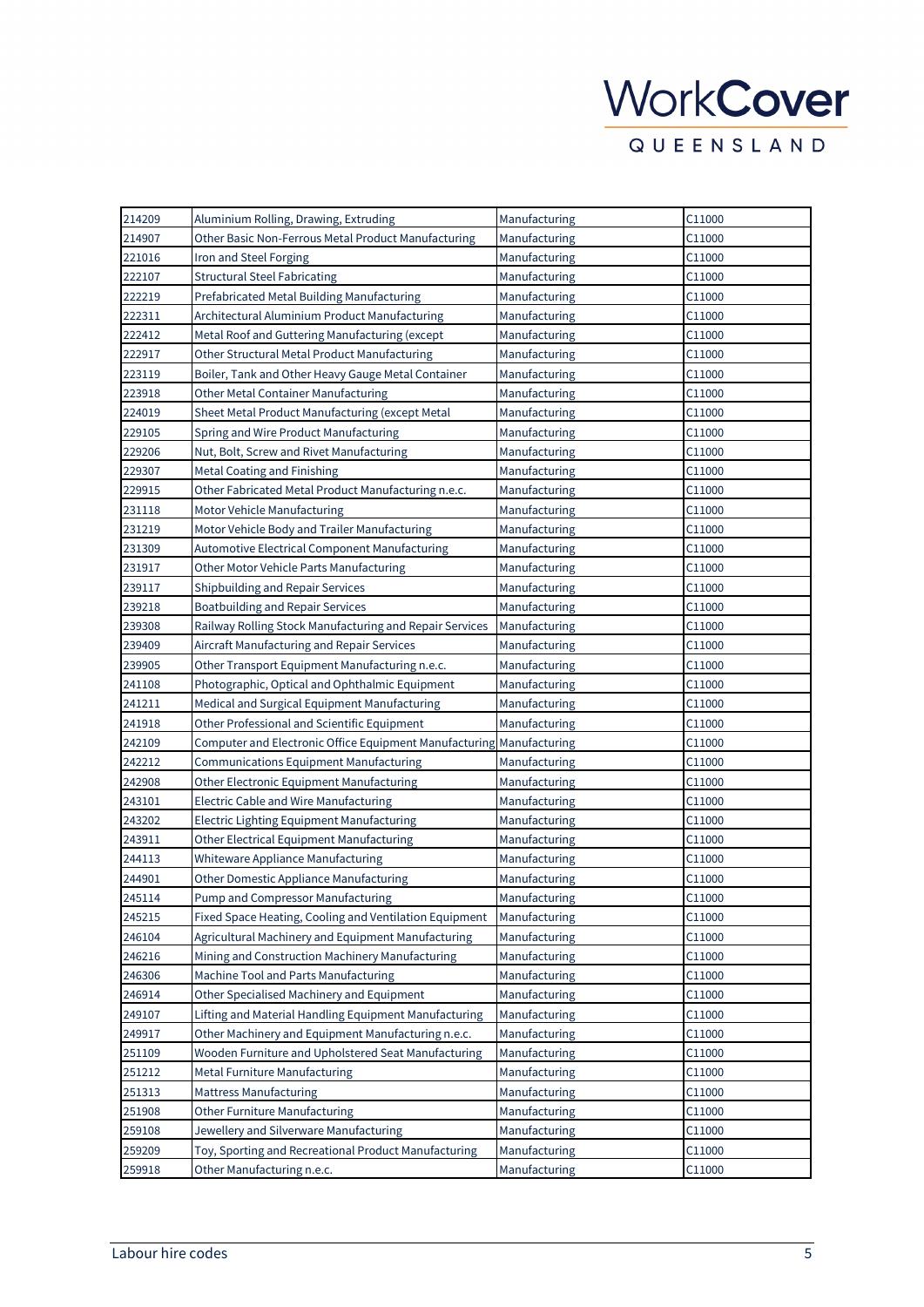# WorkCover

**QUEENSLAND** 

| 261101 | <b>Fossil Fuel Electricity Generation</b>                | Electricity, Gas, Water and Waste | D26000 |
|--------|----------------------------------------------------------|-----------------------------------|--------|
| 261202 | Hydro-electricity Generation                             | Electricity, Gas, Water and Waste | D26000 |
| 261909 | <b>Other Electricity Generation</b>                      | Electricity, Gas, Water and Waste | D26000 |
| 262001 | <b>Electricity Transmission</b>                          | Electricity, Gas, Water and Waste | D26000 |
| 263002 | <b>Electricity Distribution</b>                          | Electricity, Gas, Water and Waste | D26000 |
| 264003 | On Selling Electricity and Electricity Market Operation  | Electricity, Gas, Water and Waste | D26000 |
| 270009 | <b>Gas Supply</b>                                        | Electricity, Gas, Water and Waste | D26000 |
| 281114 | <b>Water Supply</b>                                      | Electricity, Gas, Water and Waste | D26000 |
| 281204 | Sewerage and Drainage Services                           | Electricity, Gas, Water and Waste | D26000 |
| 291104 | <b>Solid Waste Collection Services</b>                   | Electricity, Gas, Water and Waste | D26000 |
| 291903 | <b>Other Waste Collection Services</b>                   | Electricity, Gas, Water and Waste | D26000 |
| 292105 | <b>Waste Treatment and Disposal Services</b>             | Electricity, Gas, Water and Waste | D26000 |
| 292217 | Waste Remediation and Materials Recovery Services        | Electricity, Gas, Water and Waste | D26000 |
| 301116 | <b>House Construction</b>                                | Construction                      | E30000 |
| 301904 | Other Residential Building Construction                  | Construction                      | E30000 |
| 302016 | Non-Residential Building Construction                    | Construction                      | E30000 |
| 310105 | Road and Bridge Construction                             | Construction                      | E30000 |
| 310915 | Other Heavy and Civil Engineering Construction           | Construction                      | E30000 |
| 310926 | <b>Harbour and River Works</b>                           | Construction                      | E30000 |
| 310948 | Sewerage and Reticulation Works                          | Construction                      | E30000 |
| 310959 | Power and Telecommunications Infrastructure              | Construction                      | E30000 |
| 321107 | Land Development and Subdivision                         | Construction                      | E30000 |
| 321219 | <b>Site Preparation Services</b>                         | Construction                      | E30000 |
| 321243 | Demolition                                               | Construction                      | E30000 |
| 322108 | <b>Concreting Services</b>                               | Construction                      | E30000 |
| 322209 | <b>Bricklaying Services</b>                              | Construction                      | E30000 |
| 322301 | <b>Roofing Services</b>                                  | Construction                      | E30000 |
| 322413 | <b>Structural Steel Erection Services</b>                | Construction                      | E30000 |
| 323109 | <b>Plumbing Services</b>                                 | Construction                      | E30000 |
| 323212 | <b>Electrical Services</b>                               | Construction                      | E30000 |
| 323302 | Air Conditioning and Heating Services                    | Construction                      | E30000 |
| 323403 | Fire and Security Alarm Installation Services            | Construction                      | E30000 |
| 323919 | <b>Other Building Installation Services</b>              | Construction                      | E30000 |
| 324101 | <b>Plastering and Ceiling Services</b>                   | Construction                      | E30000 |
| 324202 | <b>Carpentry Services</b>                                | Construction                      | E30000 |
| 324314 | <b>Tiling and Carpeting Services</b>                     | Construction                      | E30000 |
| 324404 | Painting and Decorating Services                         | Construction                      | E30000 |
| 324516 | <b>Glazing Services</b>                                  | Construction                      | E30000 |
| 329117 | <b>Landscape Construction Services</b>                   | Construction                      | E30000 |
| 329207 | Hire of Construction Machinery with Operator             | Construction                      | E30000 |
| 329916 | Other Construction Services n.e.c.                       | Construction                      | E30000 |
| 331108 | <b>Wool Wholesaling</b>                                  | <b>Wholesale Trade</b>            | F33000 |
| 331209 | <b>Cereal Grain Wholesaling</b>                          | <b>Wholesale Trade</b>            | F33000 |
| 331907 | Other Agricultural Product Wholesaling                   | <b>Wholesale Trade</b>            | F33000 |
| 332109 | Petroleum Product Wholesaling                            | Wholesale Trade                   | F33000 |
| 332212 | Metal and Mineral Wholesaling                            | Wholesale Trade                   | F33000 |
| 332313 | Industrial and Agricultural Chemical Product Wholesaling | <b>Wholesale Trade</b>            | F33000 |
| 333101 | <b>Timber Wholesaling</b>                                | <b>Wholesale Trade</b>            | F33000 |
| 333202 | Plumbing Goods Wholesaling                               | <b>Wholesale Trade</b>            | F33000 |
| 333911 | Other Hardware Goods Wholesaling                         | <b>Wholesale Trade</b>            | F33000 |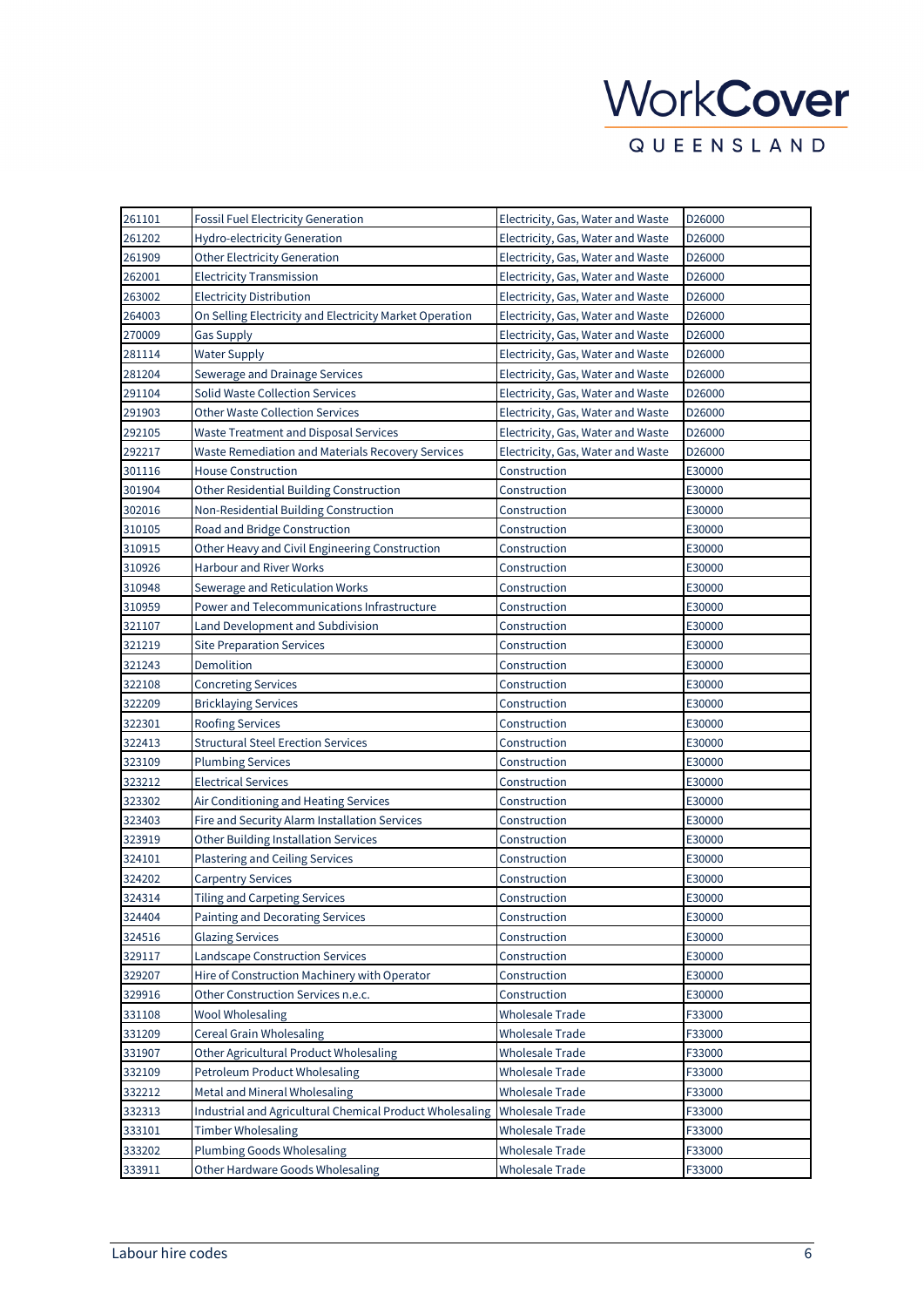| 341111 | Agricultural and Construction Machinery Wholesaling  | Wholesale Trade        | F33000 |
|--------|------------------------------------------------------|------------------------|--------|
| 341908 | Other Specialised Industrial Machinery and Equipment | Wholesale Trade        | F33000 |
| 349108 | Professional and Scientific Goods Wholesaling        | Wholesale Trade        | F33000 |
| 349209 | Computer and Computer Peripheral Wholesaling         | Wholesale Trade        | F33000 |
| 349312 | <b>Telecommunication Goods Wholesaling</b>           | Wholesale Trade        | F33000 |
| 349413 | Other Electrical and Electronic Good Wholesaling     | Wholesale Trade        | F33000 |
| 349918 | Other Machinery and Equipment Wholesaling n.e.c.     | Wholesale Trade        | F33000 |
| 350111 | Car Wholesaling                                      | <b>Wholesale Trade</b> | F33000 |
| 350201 | <b>Commercial Vehicle Wholesaling</b>                | Wholesale Trade        | F33000 |
| 350313 | Trailer and Other Motor Vehicle Wholesaling          | Wholesale Trade        | F33000 |
| 350414 | Motor Vehicle New Parts Wholesaling                  | Wholesale Trade        | F33000 |
| 350515 | Motor Vehicle Dismantling and Used Parts Wholesaling | <b>Wholesale Trade</b> | F33000 |
| 360101 | <b>General Line Grocery Wholesaling</b>              | Wholesale Trade        | F33000 |
| 360213 | Meat, Poultry and Smallgoods Wholesaling             | Wholesale Trade        | F33000 |
| 360303 | Dairy Produce Wholesaling                            | Wholesale Trade        | F33000 |
| 360415 | Fish and Seafood Wholesaling                         | <b>Wholesale Trade</b> | F33000 |
| 360505 | Fruit and Vegetable Wholesaling                      | <b>Wholesale Trade</b> | F33000 |
| 360617 | Liquor and Tobacco Product Wholesaling               | Wholesale Trade        | F33000 |
| 360911 | <b>Other Grocery Wholesaling</b>                     | <b>Wholesale Trade</b> | F33000 |
| 371103 | <b>Textile Product Wholesaling</b>                   | Wholesale Trade        | F33000 |
| 371215 | Clothing and Footwear Wholesaling                    | <b>Wholesale Trade</b> | F33000 |
| 372014 | Pharmaceutical and Toiletry Goods Wholesaling        | Wholesale Trade        | F33000 |
| 373116 | Furniture and Floor Covering Wholesaling             | Wholesale Trade        | F33000 |
| 373206 | Jewellery and Watch Wholesaling                      | Wholesale Trade        | F33000 |
| 373307 | Kitchen and Diningware Wholesaling                   | Wholesale Trade        | F33000 |
| 373408 | Toy and Sporting Goods Wholesaling                   | Wholesale Trade        | F33000 |
| 373509 | Book and Magazine Wholesaling                        | Wholesale Trade        | F33000 |
| 373601 | Paper Product Wholesaling                            | Wholesale Trade        | F33000 |
| 373915 | Other Goods Wholesaling n.e.c.                       | Wholesale Trade        | F33000 |
| 380013 | Commission-Based Wholesaling                         | Wholesale Trade        | F33000 |
| 391105 | <b>Car Retailing</b>                                 | Retail Trade           | G39000 |
| 391206 | <b>Motor Cycle Retailing</b>                         | Retail Trade           | G39000 |
| 391307 | Trailer and Other Motor Vehicle Retailing            | Retail Trade           | G39000 |
| 392117 | <b>Motor Vehicle Parts Retailing</b>                 | <b>Retail Trade</b>    | G39000 |
| 392218 | Tyre Retailing                                       | Retail Trade           | G39000 |
| 400004 | <b>Fuel Retailing</b>                                | Retail Trade           | G39000 |
| 411006 | Supermarket and Grocery Stores                       | Retail Trade           | G39000 |
| 412108 | Fresh Meat, Fish and Poultry Retailing               | Retail Trade           | G39000 |
| 412209 | Fruit and Vegetable Retailing                        | <b>Retail Trade</b>    | G39000 |
| 412301 | <b>Liquor Retailing</b>                              | <b>Retail Trade</b>    | G39000 |
| 412918 | <b>Other Specialised Food Retailing</b>              | <b>Retail Trade</b>    | G39000 |
| 421108 | <b>Furniture Retailing</b>                           | Retail Trade           | G39000 |
| 421209 | <b>Floor Coverings Retailing</b>                     | <b>Retail Trade</b>    | G39000 |
| 421312 | <b>Houseware Retailing</b>                           | <b>Retail Trade</b>    | G39000 |
| 421402 | Manchester and Other Textile Goods Retailing         | <b>Retail Trade</b>    | G39000 |
| 422111 | Electrical, Electronic and Gas Appliance Retailing   | <b>Retail Trade</b>    | G39000 |
| 422201 | Computer and Computer Peripheral Retailing           | <b>Retail Trade</b>    | G39000 |
| 422919 | Other Electrical and Electronic Goods Retailing      | <b>Retail Trade</b>    | G39000 |
| 423112 | Hardware and Building Supplies Retailing             | <b>Retail Trade</b>    | G39000 |
| 423202 | <b>Garden Supplies Retailing</b>                     | <b>Retail Trade</b>    | G39000 |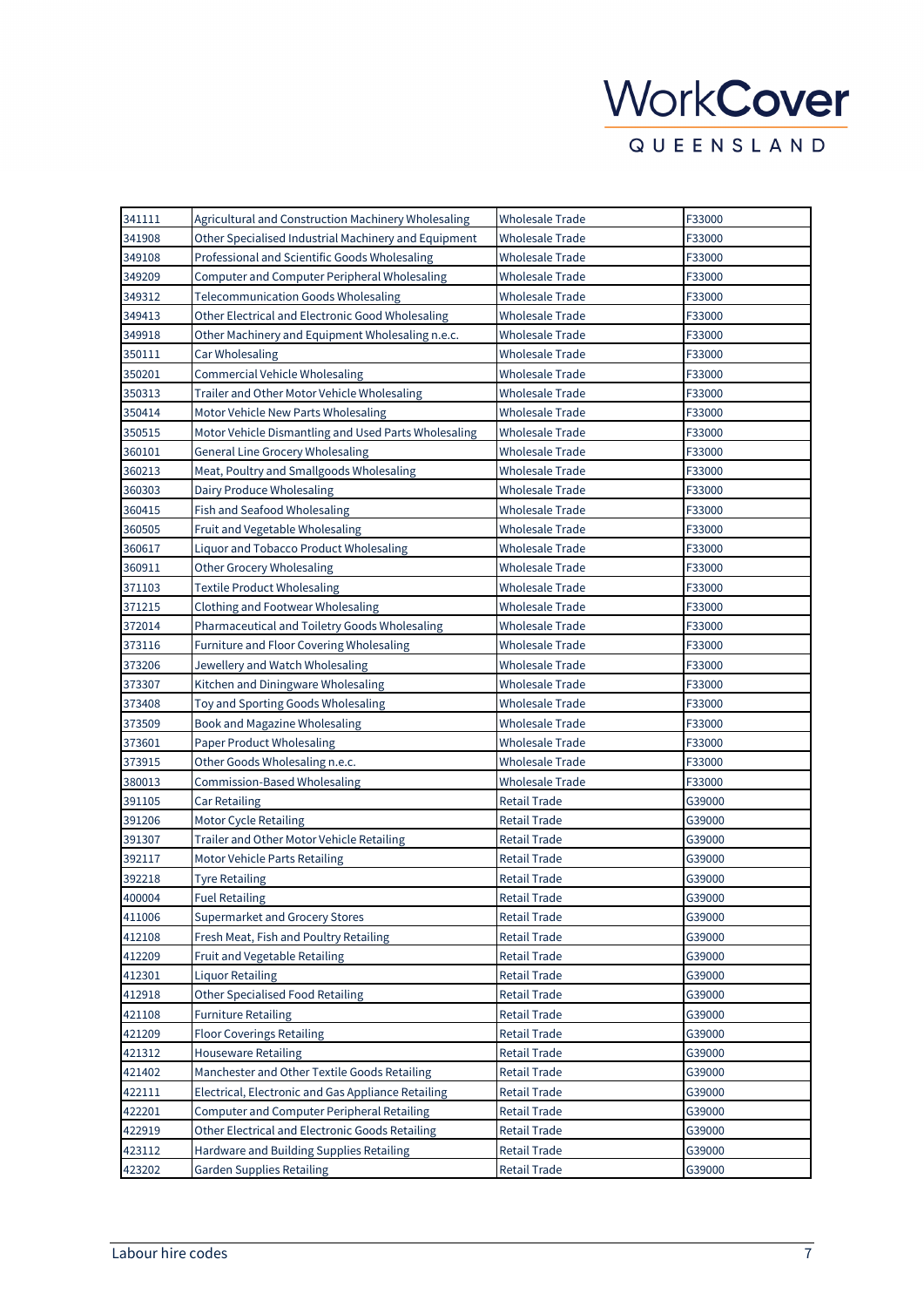| 424102 | Sport and Camping Equipment Retailing                 | Retail Trade                                  | G39000 |
|--------|-------------------------------------------------------|-----------------------------------------------|--------|
| 424214 | Entertainment Media Retailing                         | Retail Trade                                  | G39000 |
| 424304 | Toy and Game Retailing                                | Retail Trade                                  | G39000 |
| 424405 | Newspaper and Book Retailing                          | Retail Trade                                  | G39000 |
| 424506 | Marine Equipment Retailing                            | Retail Trade                                  | G39000 |
| 425103 | <b>Clothing Retailing</b>                             | <b>Retail Trade</b>                           | G39000 |
| 425204 | <b>Footwear Retailing</b>                             | Retail Trade                                  | G39000 |
| 425305 | Watch and Jewellery Retailing                         | Retail Trade                                  | G39000 |
| 425902 | Other Personal Accessory Retailing                    | Retail Trade                                  | G39000 |
| 426003 | <b>Department Stores</b>                              | Retail Trade                                  | G39000 |
| 427105 | Pharmaceutical, Cosmetic and Toiletry Goods Retailing | <b>Retail Trade</b>                           | G39000 |
| 427206 | <b>Stationery Goods Retailing</b>                     | Retail Trade                                  | G39000 |
| 427307 | Antique and Used Goods Retailing                      | Retail Trade                                  | G39000 |
| 427408 | <b>Flower Retailing</b>                               | Retail Trade                                  | G39000 |
| 427915 | Other Store-Based Retailing n.e.c.                    | Retail Trade                                  | G39000 |
| 431019 | <b>Non-Store Retailing</b>                            | Retail Trade                                  | G39000 |
| 432011 | Retail Commission-Based Buying and/or Selling         | Retail Trade                                  | G39000 |
| 440008 | Accommodation                                         | <b>Accommodation and Food Services H44000</b> |        |
| 451113 | <b>Cafes and Restaurants</b>                          | Accommodation and Food Services H44000        |        |
| 451203 | <b>Takeaway Food Services</b>                         | Accommodation and Food Services H44000        |        |
| 451304 | <b>Catering Services</b>                              | <b>Accommodation and Food Services H44000</b> |        |
| 452002 | Pubs, Taverns and Bars                                | Accommodation and Food Services H44000        |        |
| 453003 | Clubs (Hospitality)                                   | Accommodation and Food Services H44000        |        |
| 461002 | Road Freight Transport                                | Transport, Postal and Warehousing 146000      |        |
| 462104 | Interurban and Rural Bus Transport                    | Transport, Postal and Warehousing 146000      |        |
| 462205 | Urban Bus Transport (Including Tramway)               | Transport, Postal and Warehousing 146000      |        |
| 462306 | Taxi and Other Road Transport                         | Transport, Postal and Warehousing 146000      |        |
| 471003 | Rail Freight Transport                                | Transport, Postal and Warehousing 146000      |        |
| 472015 | Rail Passenger Transport                              | Transport, Postal and Warehousing I46000      |        |
| 481015 | Water Freight Transport                               | Transport, Postal and Warehousing I46000      |        |
| 482016 | Water Passenger Transport                             | Transport, Postal and Warehousing 146000      |        |
| 490015 | Air and Space Transport                               | Transport, Postal and Warehousing 146000      |        |
| 501017 | Scenic and Sightseeing Transport                      | Transport, Postal and Warehousing 146000      |        |
| 502108 | <b>Pipeline Transport</b>                             | Transport, Postal and Warehousing 146000      |        |
| 502907 | Other Transport n.e.c.                                | Transport, Postal and Warehousing I46000      |        |
| 510129 | Post Office/Agency Services                           | Transport, Postal and Warehousing I46000      |        |
| 510131 | <b>Postal Collection/Delivery Services</b>            | Transport, Postal and Warehousing 146000      |        |
| 510208 | Courier Pick-up and Delivery Services                 | Transport, Postal and Warehousing I46000      |        |
| 521109 | <b>Stevedoring Services</b>                           | Transport, Postal and Warehousing 146000      |        |
| 521223 | <b>Water Transport Terminal Operations</b>            | Transport, Postal and Warehousing 146000      |        |
| 521234 | <b>Port Operations</b>                                | Transport, Postal and Warehousing 146000      |        |
| 521908 | <b>Other Water Transport Support Services</b>         | Transport, Postal and Warehousing 146000      |        |
| 522011 | Airport Operations and Other Air Transport Support    | Transport, Postal and Warehousing 146000      |        |
| 529108 | <b>Customs Agency Services</b>                        | Transport, Postal and Warehousing I46000      |        |
| 529211 | <b>Freight Forwarding Services</b>                    | Transport, Postal and Warehousing 146000      |        |
| 529918 | Other Transport Support Services n.e.c.               | Transport, Postal and Warehousing 146000      |        |
| 530109 | <b>Grain Storage Services</b>                         | Transport, Postal and Warehousing 146000      |        |
| 530908 | Other Warehousing and Storage Services                | Transport, Postal and Warehousing 146000      |        |
| 541113 | Newspaper Publishing                                  | Information Media and                         | J54000 |
| 541214 | Magazine and Other Periodical Publishing              | Information Media and                         | J54000 |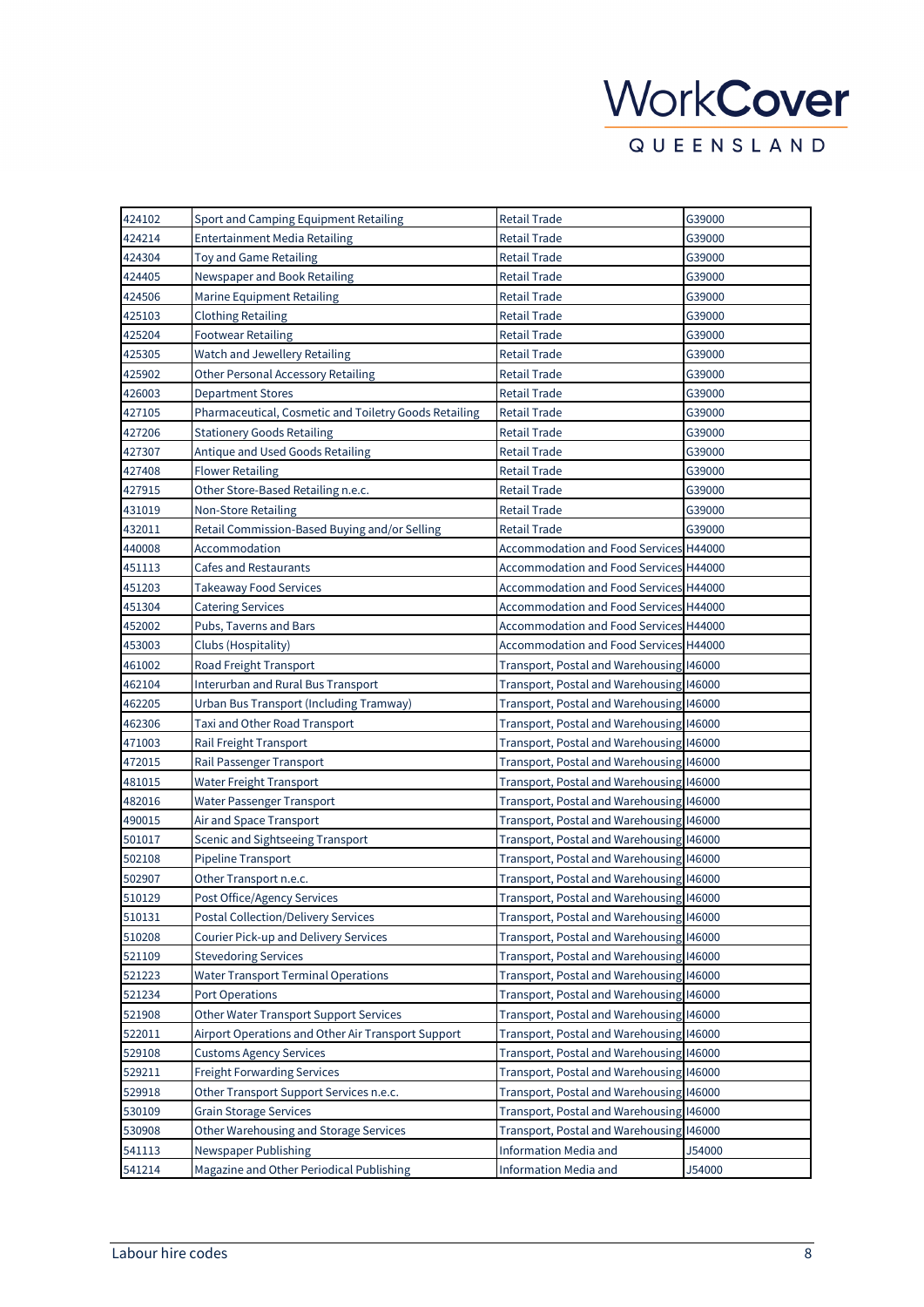| 541315 | <b>Book Publishing</b>                                 | Information Media and                   | J54000 |
|--------|--------------------------------------------------------|-----------------------------------------|--------|
| 541416 | Directory and Mailing List Publishing                  | Information Media and                   | J54000 |
| 541912 | Other Publishing (except Software, Music and Internet) | Information Media and                   | J54000 |
| 542013 | Software Publishing                                    | Information Media and                   | J54000 |
| 551103 | Motion Picture and Video Production                    | Information Media and                   | J54000 |
| 551215 | Motion Picture and Video Distribution                  | Information Media and                   | J54000 |
| 551305 | <b>Motion Picture Exhibition</b>                       | <b>Information Media and</b>            | J54000 |
| 551417 | Post-production Services and Other Motion Picture and  | Information Media and                   | J54000 |
| 552115 | <b>Music Publishing</b>                                | Information Media and                   | J54000 |
| 552216 | Music and Other Sound Recording Activities             | Information Media and                   | J54000 |
| 561003 | Radio Broadcasting                                     | <b>Information Media and</b>            | J54000 |
| 562105 | Free-to-Air Television Broadcasting                    | Information Media and                   | J54000 |
| 562206 | Cable and Other Subscription Broadcasting              | <b>Information Media and</b>            | J54000 |
| 570014 | <b>Internet Publishing and Broadcasting</b>            | Information Media and                   | J54000 |
| 580105 | Wired Telecommunications Network Operation             | Information Media and                   | J54000 |
| 580206 | Other Telecommunications Network Operation             | Information Media and                   | J54000 |
| 580904 | Other Telecommunications Services                      | Information Media and                   | J54000 |
| 591017 | Internet Service Providers and Web Search Portals      | Information Media and                   | J54000 |
| 592119 | Data Processing and Web Hosting Services               | <b>Information Media and</b>            | J54000 |
| 592209 | <b>Electronic Information Storage Services</b>         | Information Media and                   | J54000 |
| 601018 | <b>Libraries and Archives</b>                          | Information Media and                   | J54000 |
| 602019 | <b>Other Information Services</b>                      | Information Media and                   | J54000 |
| 621009 | <b>Central Banking</b>                                 | Financial and Insurance Services        | K62000 |
| 622102 | Banking                                                | <b>Financial and Insurance Services</b> | K62000 |
| 622203 | <b>Building Society Operation</b>                      | Financial and Insurance Services        | K62000 |
| 622304 | Credit Union Operation                                 | Financial and Insurance Services        | K62000 |
| 622912 | Other Depository Financial Intermediation              | Financial and Insurance Services        | K62000 |
| 623002 | Non-Depository Financing                               | Financial and Insurance Services        | K62000 |
| 624003 | <b>Financial Asset Investing</b>                       | Financial and Insurance Services        | K62000 |
| 631001 | Life Insurance                                         | <b>Financial and Insurance Services</b> | K62000 |
| 632103 | Health Insurance                                       | <b>Financial and Insurance Services</b> | K62000 |
| 632204 | General Insurance                                      | <b>Financial and Insurance Services</b> | K62000 |
| 633003 | <b>Superannuation Funds</b>                            | <b>Financial and Insurance Services</b> | K62000 |
| 641103 | <b>Financial Asset Broking Services</b>                | <b>Financial and Insurance Services</b> | K62000 |
| 641913 | Other Auxiliary Finance and Investment Services        | Financial and Insurance Services        | K62000 |
| 641935 | Home Loan Broking Services                             | Financial and Insurance Services        | K62000 |
| 642003 | Auxiliary Insurance Services                           | Financial and Insurance Services        | K62000 |
| 661162 | Passenger Car Rental and Hiring                        | Rental, Hiring and Real Estate          | L66000 |
| 661915 | Other Motor Vehicle and Transport Equipment Rental and | Rental, Hiring and Real Estate          | L66000 |
| 662005 | Farm Animal and Bloodstock Leasing                     | Rental, Hiring and Real Estate          | L66000 |
| 663107 | Heavy Machinery and Scaffolding Rental and Hiring      | Rental, Hiring and Real Estate          | L66000 |
| 663208 | Video and Other Electronic Media Rental and Hiring     | Rental, Hiring and Real Estate          | L66000 |
| 663917 | Other Goods and Equipment Rental and Hiring n.e.c.     | Rental, Hiring and Real Estate          | L66000 |
| 664007 | Non-Financial Intangible Assets (Except Copyrights)    | Rental, Hiring and Real Estate          | L66000 |
| 671117 | <b>Residential Property Operators</b>                  | Rental, Hiring and Real Estate          | L66000 |
| 671218 | Non-Residential Property Operators                     | Rental, Hiring and Real Estate          | L66000 |
| 671231 | <b>Serviced Offices</b>                                | Rental, Hiring and Real Estate          | L66000 |
| 672006 | <b>Real Estate Services</b>                            | Rental, Hiring and Real Estate          | L66000 |
| 691007 | Scientific Research Services                           | Professional, Scientific and            | M69000 |
| 692109 | <b>Architectural Services</b>                          | Professional, Scientific and            | M69000 |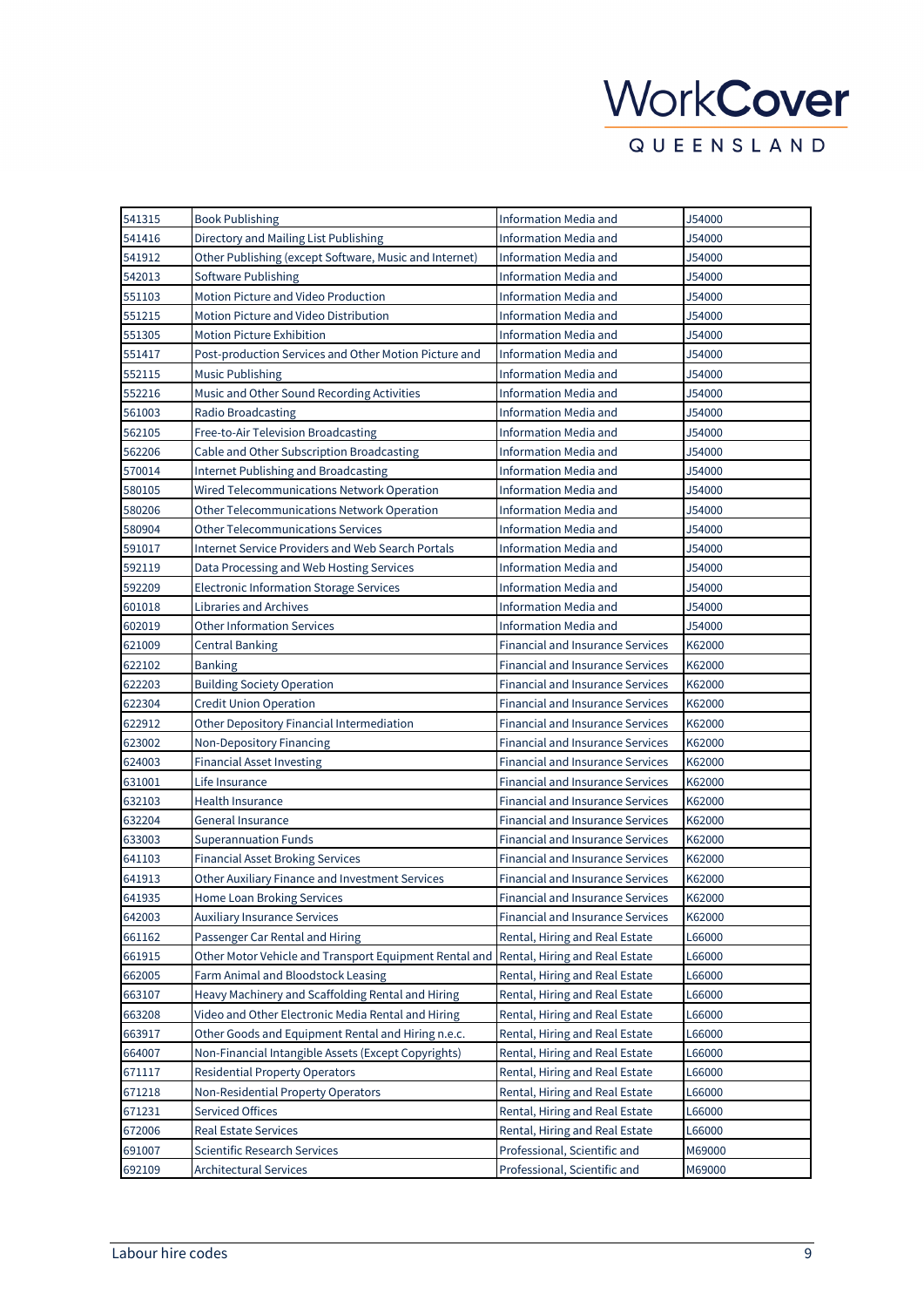| 692201 | Surveying and Mapping Services                              | Professional, Scientific and            | M69000 |
|--------|-------------------------------------------------------------|-----------------------------------------|--------|
| 692313 | Engineering Design and Engineering Consulting Services      | Professional, Scientific and            | M69000 |
| 692414 | <b>Other Specialised Design Services</b>                    | Professional, Scientific and            | M69000 |
| 692436 | Signwriting                                                 | Professional, Scientific and            | M69000 |
| 692504 | <b>Scientific Testing and Analysis Services</b>             | Professional, Scientific and            | M69000 |
| 693112 | <b>Legal Services</b>                                       | Professional, Scientific and            | M69000 |
| 693202 | <b>Accounting Services</b>                                  | Professional, Scientific and            | M69000 |
| 694023 | <b>Aerial Advertising Service</b>                           | Professional, Scientific and            | M69000 |
| 694034 | <b>Other Advertising Services</b>                           | Professional, Scientific and            | M69000 |
| 695013 | Market Research and Statistical Services                    | Professional, Scientific and            | M69000 |
| 696216 | Management Advice and Related Consulting Services           | Professional, Scientific and            | M69000 |
| 697004 | <b>Veterinary Services</b>                                  | Professional, Scientific and            | M69000 |
| 699107 | Professional Photographic Services                          | Professional, Scientific and            | M69000 |
| 699917 | Other Professional, Scientific and Technical Services n.e.c | Professional, Scientific and            | M69000 |
| 700018 | Computer System Design and Related Services                 | Professional, Scientific and            | M69000 |
| 721113 | <b>Employment Placement and Recruitment Services</b>        | <b>Administrative and Support</b>       | N72000 |
| 721214 | <b>Labour Supply Services</b>                               | Administrative and Support              | N72000 |
| 721236 | Contract Staff Services (Own Administration Staff)          | Administrative and Support              | N72000 |
| 722013 | Travel Agency and Tour Arrangement Services                 | <b>Administrative and Support</b>       | N72000 |
| 729112 | Office Administrative Services                              | Administrative and Support              | N72000 |
| 729213 | <b>Document Preparation Services</b>                        | Administrative and Support              | N72000 |
| 729303 | Credit Reporting and Debt Collection Services               | <b>Administrative and Support</b>       | N72000 |
| 729404 | <b>Call Centre Operation</b>                                | Administrative and Support              | N72000 |
| 729911 | Other Administrative Services n.e.c.                        | Administrative and Support              | N72000 |
| 731114 | Building and Other Industrial Cleaning Services             | Administrative and Support              | N72000 |
| 731204 | <b>Building Pest Control Services</b>                       | Administrative and Support              | N72000 |
| 731338 | Tree Lopping and Arborist Services                          | Administrative and Support              | N72000 |
| 731349 | <b>Other Gardening Services</b>                             | <b>Administrative and Support</b>       | N72000 |
| 732014 | <b>Packaging Services</b>                                   | Administrative and Support              | N72000 |
| 751004 | Central Government Administration                           | Public Administration and Safety        | 075000 |
| 752016 | <b>State Government Administration</b>                      | <b>Public Administration and Safety</b> | 075000 |
| 752027 | Government - Transport Administration                       | Public Administration and Safety        | 075000 |
| 752062 | Government - Community Care                                 | <b>Public Administration and Safety</b> | 075000 |
| 753006 | Local Government Administration                             | <b>Public Administration and Safety</b> | 075000 |
| 754007 | Justice                                                     | <b>Public Administration and Safety</b> | 075000 |
| 755109 | <b>Domestic Government Representation</b>                   | Public Administration and Safety        | 075000 |
| 755201 | <b>Foreign Government Representation</b>                    | Public Administration and Safety        | 075000 |
| 760004 | Defence                                                     | <b>Public Administration and Safety</b> | 075000 |
| 771118 | <b>Police Services</b>                                      | <b>Public Administration and Safety</b> | 075000 |
| 771208 | <b>Investigation and Security Services</b>                  | <b>Public Administration and Safety</b> | 075000 |
| 771232 | Locksmith Service                                           | Public Administration and Safety        | 075000 |
| 771311 | Fire Protection and Other Emergency Services                | <b>Public Administration and Safety</b> | 075000 |
| 771412 | <b>Correctional and Detention Services</b>                  | <b>Public Administration and Safety</b> | 075000 |
| 771917 | Other Public Order and Safety Services                      | Public Administration and Safety        | 075000 |
| 771928 | <b>Traffic Control Services</b>                             | Public Administration and Safety        | 075000 |
| 772018 | <b>Regulatory Services</b>                                  | Public Administration and Safety        | 075000 |
| 801009 | <b>Preschool Education</b>                                  | <b>Education and Training</b>           | P80000 |
| 802102 | <b>Primary Education</b>                                    | <b>Education and Training</b>           | P80000 |
| 802203 | Secondary Education                                         | <b>Education and Training</b>           | P80000 |
| 802315 | Combined Primary and Secondary Education                    | <b>Education and Training</b>           | P80000 |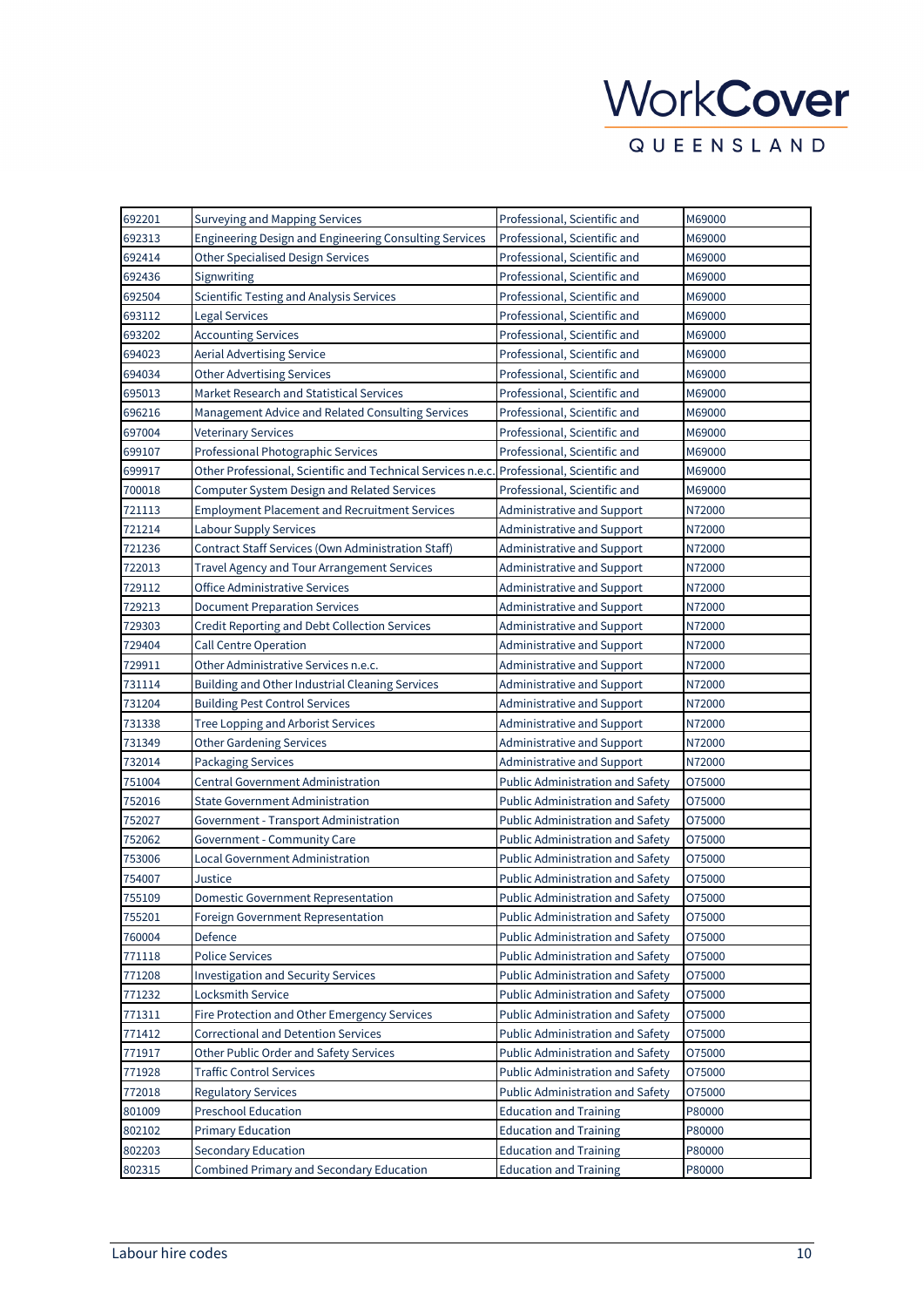| 802405 | <b>Special School Education</b>                       | <b>Education and Training</b>            | P80000 |
|--------|-------------------------------------------------------|------------------------------------------|--------|
| 810112 | Technical and Vocational Education and Training       | <b>Education and Training</b>            | P80000 |
| 810202 | Higher Education                                      | <b>Education and Training</b>            | P80000 |
| 821114 | Sports and Physical Recreation Instruction            | <b>Education and Training</b>            | P80000 |
| 821125 | Riding School Operation                               | <b>Education and Training</b>            | P80000 |
| 821204 | <b>Arts Education</b>                                 | <b>Education and Training</b>            | P80000 |
| 821913 | Adult, Community and Other Education n.e.c.           | <b>Education and Training</b>            | P80000 |
| 822014 | <b>Educational Support Services</b>                   | <b>Education and Training</b>            | P80000 |
| 840115 | Hospitals (Except Psychiatric Hospitals)              | <b>Health Care and Social Assistance</b> | Q84000 |
| 840205 | Psychiatric Hospitals                                 | <b>Health Care and Social Assistance</b> | Q84000 |
| 851117 | <b>General Practice Medical Services</b>              | Health Care and Social Assistance        | Q84000 |
| 851207 | <b>Specialist Medical Services</b>                    | <b>Health Care and Social Assistance</b> | Q84000 |
| 852017 | Pathology and Diagnostic Imaging Services             | <b>Health Care and Social Assistance</b> | Q84000 |
| 853108 | <b>Dental Services</b>                                | <b>Health Care and Social Assistance</b> | Q84000 |
| 853209 | <b>Optometry and Optical Dispensing</b>               | <b>Health Care and Social Assistance</b> | Q84000 |
| 853301 | Physiotherapy Services                                | <b>Health Care and Social Assistance</b> | Q84000 |
| 853402 | Chiropractic and Osteopathic Services                 | <b>Health Care and Social Assistance</b> | Q84000 |
| 853918 | <b>Other Allied Health Services</b>                   | Health Care and Social Assistance        | Q84000 |
| 859105 | <b>Ambulance Services</b>                             | <b>Health Care and Social Assistance</b> | Q84000 |
| 859915 | Other Health Care Services n.e.c.                     | <b>Health Care and Social Assistance</b> | Q84000 |
| 860117 | <b>Aged Care Residential Services</b>                 | <b>Health Care and Social Assistance</b> | Q84000 |
| 860916 | <b>Other Residential Care Services</b>                | <b>Health Care and Social Assistance</b> | Q84000 |
| 871007 | <b>Child Care Services</b>                            | <b>Health Care and Social Assistance</b> | Q84000 |
| 879017 | <b>Other Social Assistance Services</b>               | Health Care and Social Assistance        | Q84000 |
| 891011 | <b>Museum Operation</b>                               | <b>Arts and Recreation Services</b>      | R89000 |
| 892102 | Zoological and Botanical Gardens Operation            | Arts and Recreation Services             | R89000 |
| 892203 | Nature Reserves and Conservation Parks Operation      | Arts and Recreation Services             | R89000 |
| 900112 | Performing Arts Operation                             | <b>Arts and Recreation Services</b>      | R89000 |
| 900213 | Creative Artists, Musicians, Writers and Performers   | Arts and Recreation Services             | R89000 |
| 900303 | Performing Arts Venue Operation                       | <b>Arts and Recreation Services</b>      | R89000 |
| 911103 | Health and Fitness Centres and Gymnasia Operation     | Arts and Recreation Services             | R89000 |
| 911215 | Sports and Physical Recreation Clubs and Sports       | <b>Arts and Recreation Services</b>      | R89000 |
| 911305 | Sports and Physical Recreation Venues, Grounds and    | <b>Arts and Recreation Services</b>      | R89000 |
| 911417 | Sports and Physical Recreation Administrative Service | <b>Arts and Recreation Services</b>      | R89000 |
| 912115 | Horse and Dog Racing Administration and Track         | <b>Arts and Recreation Services</b>      | R89000 |
| 912903 | Other Horse and Dog Racing Activities                 | Arts and Recreation Services             | R89000 |
| 913105 | <b>Amusement Parks and Centres Operation</b>          | Arts and Recreation Services             | R89000 |
| 913904 | Amusement and Other Recreation Activities n.e.c.      | <b>Arts and Recreation Services</b>      | R89000 |
| 920103 | <b>Casino Operation</b>                               | <b>Arts and Recreation Services</b>      | R89000 |
| 920204 | Lottery Operation                                     | <b>Arts and Recreation Services</b>      | R89000 |
| 920902 | <b>Other Gambling Activities</b>                      | Arts and Recreation Services             | R89000 |
| 941117 | <b>Automotive Electrical Services</b>                 | <b>Other Services</b>                    | S94000 |
| 941218 | Automotive Body, Paint and Interior Repair            | <b>Other Services</b>                    | S94000 |
| 941916 | Other Automotive Repair and Maintenance               | <b>Other Services</b>                    | S94000 |
| 942118 | Domestic Appliance Repair and Maintenance             | <b>Other Services</b>                    | S94000 |
| 942219 | Electronic (except Domestic Appliance) and Precision  | <b>Other Services</b>                    | S94000 |
| 942917 | Other Machinery and Equipment Repair and Maintenance  | <b>Other Services</b>                    | S94000 |
| 949116 | Clothing and Footwear Repair                          | <b>Other Services</b>                    | S94000 |
| 949915 | Other Repair and Maintenance n.e.c.                   | <b>Other Services</b>                    | S94000 |
| 951118 | Hairdressing and Beauty Services                      | <b>Other Services</b>                    | S94000 |